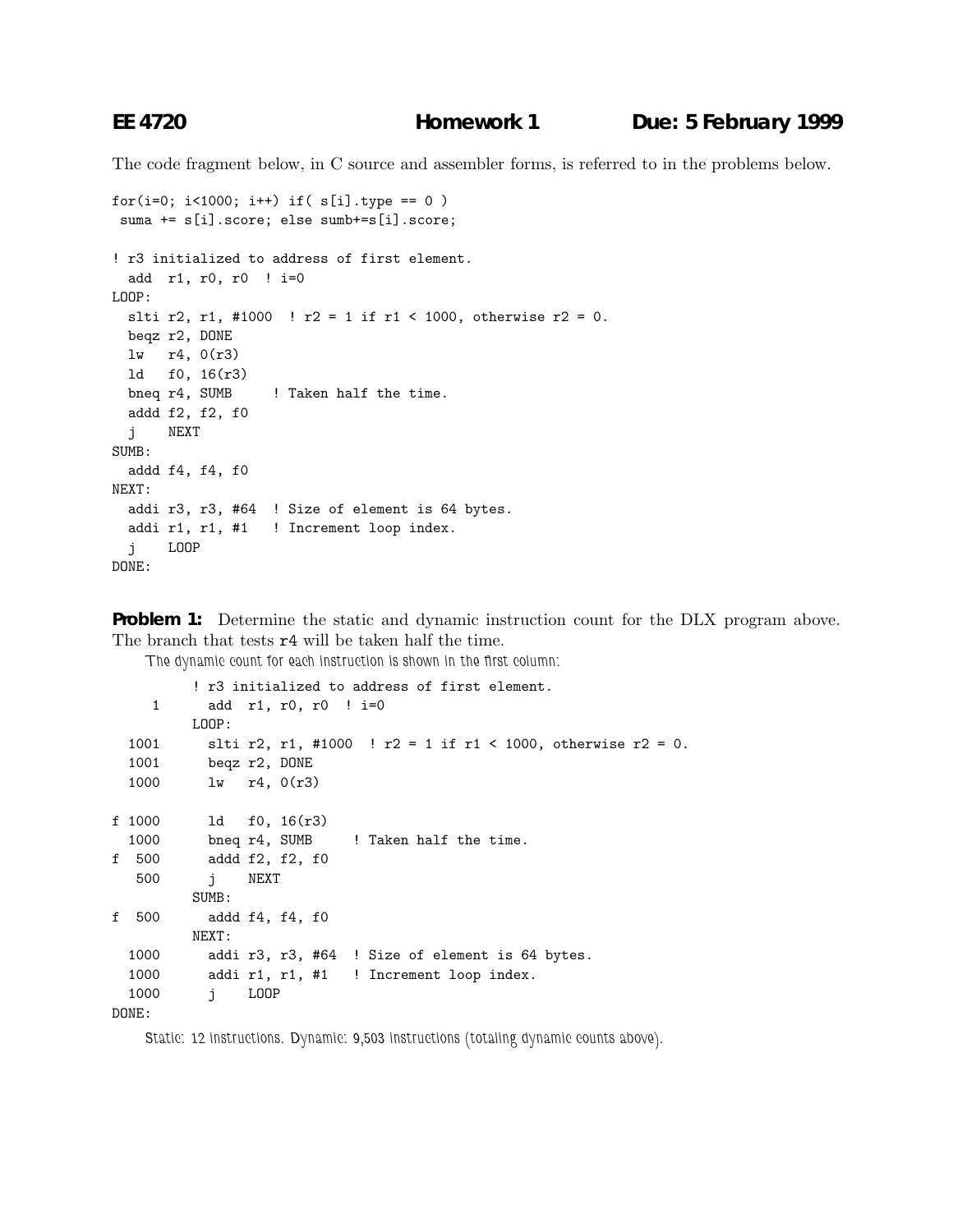**Problem 2:** Suppose the program runs for 1 millisecond on a system with a 10 MHz clock. Assuming no cache misses (an assumption that will be made for most of these problems), what is the average CPI?

*Answer:*  $CPI = 1 \text{ ms}10 \text{ MHz}/9503 \text{ inst} = 10000 \text{ cycles}/9503 \text{ inst} = 1.0523 \text{ CPI}.$ 

**Problem 3:** Divide the instructions into two classes: floating-point and others. (The floatingpoint instructions include the addd and ld instructions.) Suppose on implementation A the CPI of floating-point instructions,  $\text{CPI}_{\text{fp}}$ , is twice the CPI of the other instructions,  $\text{CPI}_{\text{other}}$ . If implementation A uses a 10MHz clock and runs the program in 1 millisecond (like the previous problem), what would the CPIs be? Implementation  $B$  is the same as implementation  $A$  except floating-point instructions have an average CPI that is 3 times the other instructions. Estimate how long it will take to run the program on implementation B using a 10MHz clock.

Let  $t_A$  denote the execution time on implementation  $A$  (which can be expressed in cycles or seconds).

$$
t_A = \text{CPI}_{\text{fp}} \text{IC}_{\text{fp}} + \text{CPI}_{\text{other}} \text{IC}_{\text{other}}
$$

$$
= 2\text{CPI}_{\text{other}} \text{IC}_{\text{fp}} + \text{CPI}_{\text{other}} \text{IC}_{\text{other}}
$$

*Solving for CPI*other*:*

$$
CPI_{\text{other}} = \frac{t_A}{2IC_{\text{fp}} + IC_{\text{other}}} = \frac{10000 \text{ cycles}}{2 \times 2000 + 7503} = 0.8692 \text{ CPI}
$$

*Then CPI*<sub>fp</sub> = 2*CPI*<sub>other</sub> = 1.7387 CPI. Let  $t_B$  denote the execution time *estimate* for implementation B. Then

$$
t_B = \text{CPI}_{\text{other}}(3\text{IC}_{\text{fp}} + \text{IC}_{\text{other}}) = 0.8693(3 \times 2000 + 7503)
$$

$$
= 11738.7 \text{ cycles} = 1.17387 \text{ ms}
$$

**Problem 4:** Suppose that an implementation executed instructions one after another with no overlapping and no gaps between instructions. If each instruction took five cycles to execute and the clock frequency was 10MHz, how long would program execution take?

*It would take*  $5 \times 9503 = 47515$  cycles  $= 4.7515$  ms.